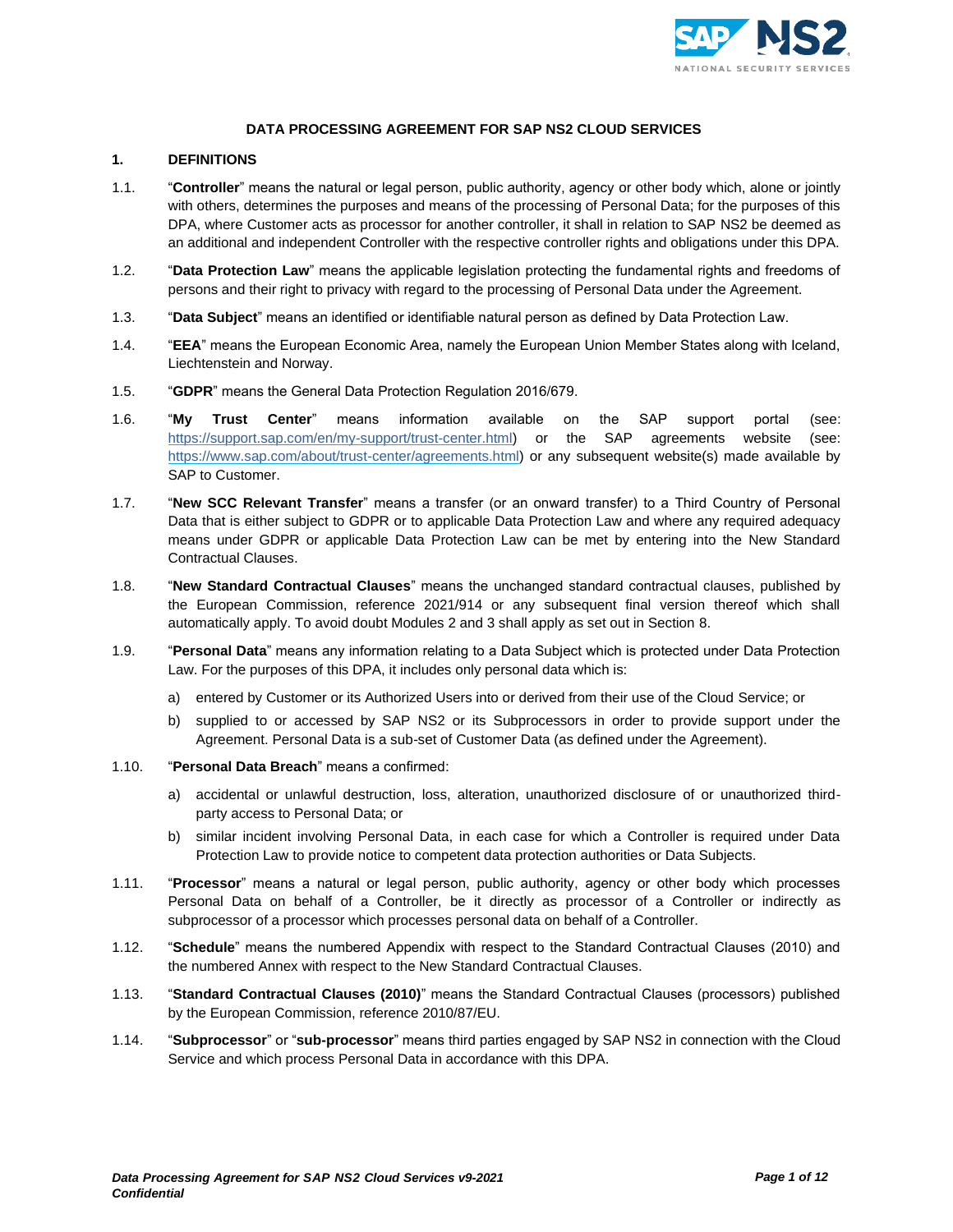

- 1.15. "**Technical and Organizational Measures**" means the technical and organizational measures for the relevant Cloud Service as specified in Schedule 2.
- 1.16. "**Third Country**" means any country, organization or territory not acknowledged by the European Union under Article 45 of the GDPR as a safe country with an adequate level of data protection.

## **2. BACKGROUND**

- 2.1. Purpose and Application
- 2.1.1. This Data Processing Agreement ("**DPA**") is incorporated into the Agreement and forms part of a written (including in electronic form) contract between SAP NS2 and Customer.
- 2.1.2. This DPA applies to Personal Data processed by SAP NS2 and its Subprocessors in connection with its provision of the Cloud Service.
- 2.1.3. This DPA does not apply to non-production environments of the Cloud Service if such environments are made available by SAP NS2. Customer shall not store Personal Data in such environments.
- 2.2. Structure

Schedules 1 and 2 are incorporated into and form part of this DPA. They set out the agreed subject-matter, the nature and purpose of the processing, the type of Personal Data, the categories of data subjects (Schedule 1), and the applicable Technical and Organizational Measures (Schedule 2).

- 2.3. Governance
- 2.3.1. SAP NS2 acts as a Processor and Customer and those entities that it permits to use the Cloud Service act as Controllers under the DPA.
- 2.3.2. Customer acts as a single point of contact and shall obtain any relevant authorizations, consents and permissions for the processing of Personal Data in accordance with this DPA, including, where applicable approval by Controllers to use SAP NS2 as a Processor. Where authorizations, consent, instructions or permissions are provided by Customer these are provided not only on behalf of the Customer but also on behalf of any other Controller using the Cloud Service. Where SAP NS2 informs or gives notice to Customer, such information or notice is deemed received by those Controllers permitted by Customer to use the Cloud Service. Customer shall forward such information and notices to the relevant Controllers.

### **3. SECURITY OF PROCESSING**

3.1. Applicability of the Technical and Organizational Measures

SAP NS2 has implemented and will apply the Technical and Organizational Measures. Customer has reviewed such measures and agrees that as to the Cloud Service selected by Customer in the Order Form the measures are appropriate taking into account the state of the art, the costs of implementation, nature, scope, context and purposes of the processing of Personal Data.

- 3.2. Changes
- 3.2.1. SAP NS2 applies the Technical and Organizational Measures to SAP NS2's entire customer base hosted out of the same data center or receiving the same Cloud Service. SAP NS2 may change the Technical and Organizational Measures at any time without notice so long as it maintains a comparable or better level of security. Individual measures may be replaced by new measures that serve the same purpose without diminishing the security level protecting Personal Data.

## **4. SAP NS2 OBLIGATIONS**

4.1. Instructions from Customer

SAP NS2 will process Personal Data only in accordance with documented instructions from Customer. The Agreement (including this DPA) constitutes such documented initial instructions and each use of the Cloud Service then constitutes further instructions. SAP NS2 will use reasonable efforts to follow any other Customer instructions, as long as they are required by Data Protection Law, technically feasible and do not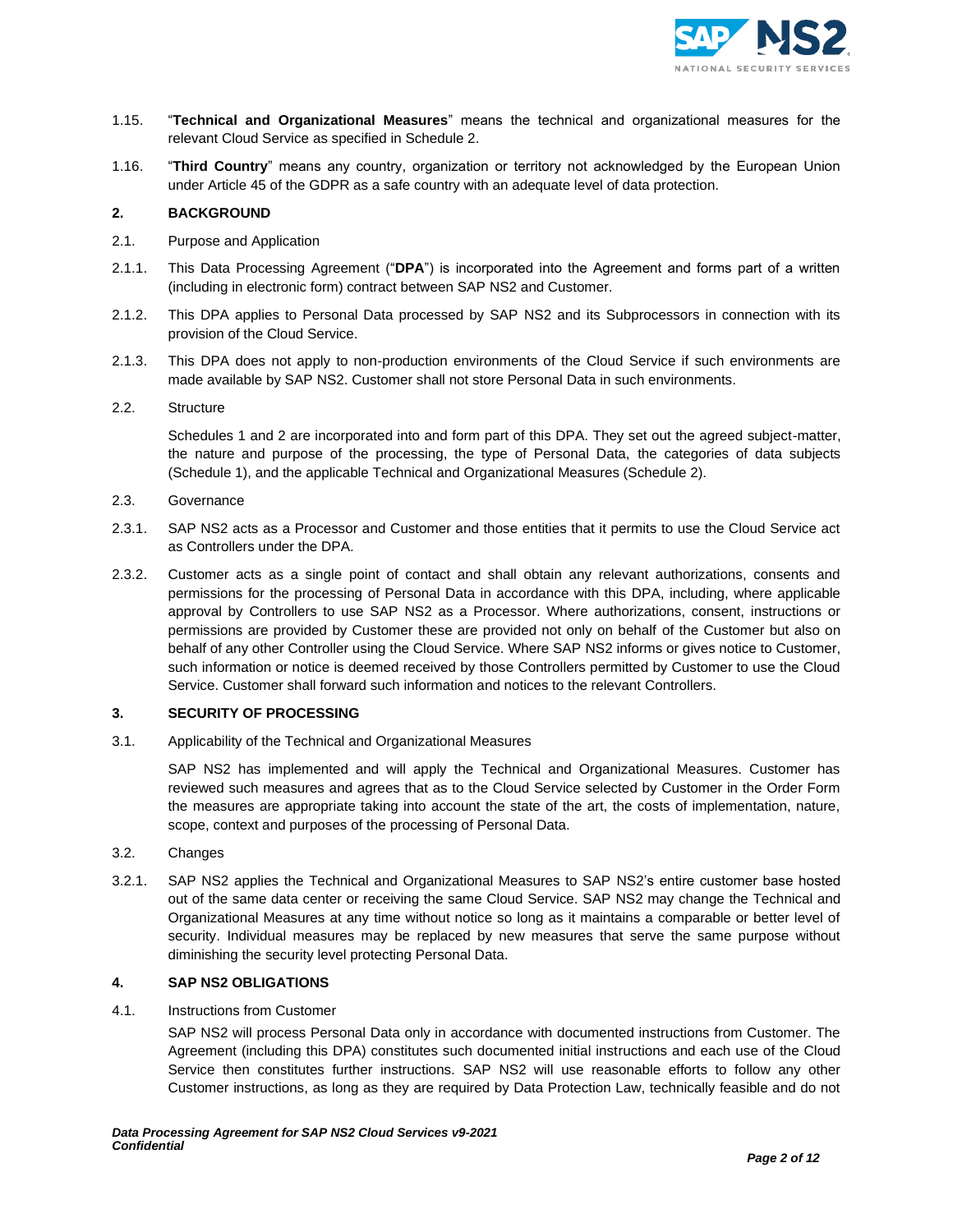

require changes to the Cloud Service. If any of the before-mentioned exceptions apply, or if SAP NS2 otherwise cannot comply with an instruction or is of the opinion that an instruction infringes Data Protection Law, SAP NS2 will immediately notify Customer (email permitted).

4.2. Processing on Legal Requirement

SAP NS2 may process Personal Data where required to do so by applicable law. In such a case, SAP NS2 shall inform Customer of that legal requirement before processing unless that law prohibits such information on important grounds of public interest.

4.3. Personnel

To process Personal Data, SAP NS2 and its Subprocessors shall only grant access to authorized personnel who have committed themselves to confidentiality. SAP NS2 and its Subprocessors will regularly train personnel having access to Personal Data in applicable data security and data privacy measures.

- 4.4. Cooperation
- 4.4.1. At Customer's request, SAP NS2 will reasonably cooperate with Customer and Controllers in dealing with requests from Data Subjects or regulatory authorities regarding SAP NS2's processing of Personal Data or any Personal Data Breach.
- 4.4.2. If SAP NS2 receives a request from a Data Subject in relation to the Personal Data processed hereunder, SAP NS2 will promptly notify Customer (where the Data Subject has provided information to identify the Customer) via e-mail and shall not respond to such request itself but instead ask the Data Subject to redirect its request to Customer.
- 4.4.3. In the event of a dispute with a Data Subject as it relates to SAP NS2's processing of Personal Data under this DPA, the Parties shall keep each other informed and, where appropriate, reasonably co-operate with the aim of resolving the dispute amicably with the Data Subject.
- 4.4.4. SAP NS2 shall provide functionality for production systems that supports Customer's ability to correct, delete or anonymize Personal Data from a Cloud Service, or restrict its processing in line with Data Protection Law. Where such functionality is not provided, SAP NS2 will correct, delete or anonymize any Personal Data, or restrict its processing, in accordance with Customer's instruction and Data Protection Law.
- 4.5. Personal Data Breach Notification

SAP NS2 will notify Customer without undue delay after becoming aware of any Personal Data Breach and provide reasonable information in its possession to assist Customer in meeting Customer's obligations to report a Personal Data Breach as required under Data Protection Law. SAP NS2 may provide such information in phases as it becomes available. Such notification shall not be interpreted or construed as an admission of fault or liability by SAP NS2.

4.6. Data Protection Impact Assessment

If, pursuant to Data Protection Law, Customer (or its Controllers) are required to perform a data protection impact assessment or prior consultation with a regulator SAP NS2 will, at Customer's request, provide such documents as are generally available for the Cloud Service (for example, this DPA, the Agreement, Audit Reports and Certifications). Any additional assistance shall be mutually agreed between the Parties.

# **5. DATA EXPORT AND DELETION**

5.1. Export and Retrieval by Customer

During the Subscription Term and subject to the Agreement, Customer may access its Personal Data at any time. Customer may export and retrieve its Personal Data in a standard format. Export and retrieval may be subject to technical limitations, in which case SAP NS2 and Customer will find a reasonable method to allow Customer access to Personal Data.

<span id="page-2-0"></span>5.2. Deletion

Before the Subscription Term expires, Customer may use SAP NS2's self-service export tools (as available)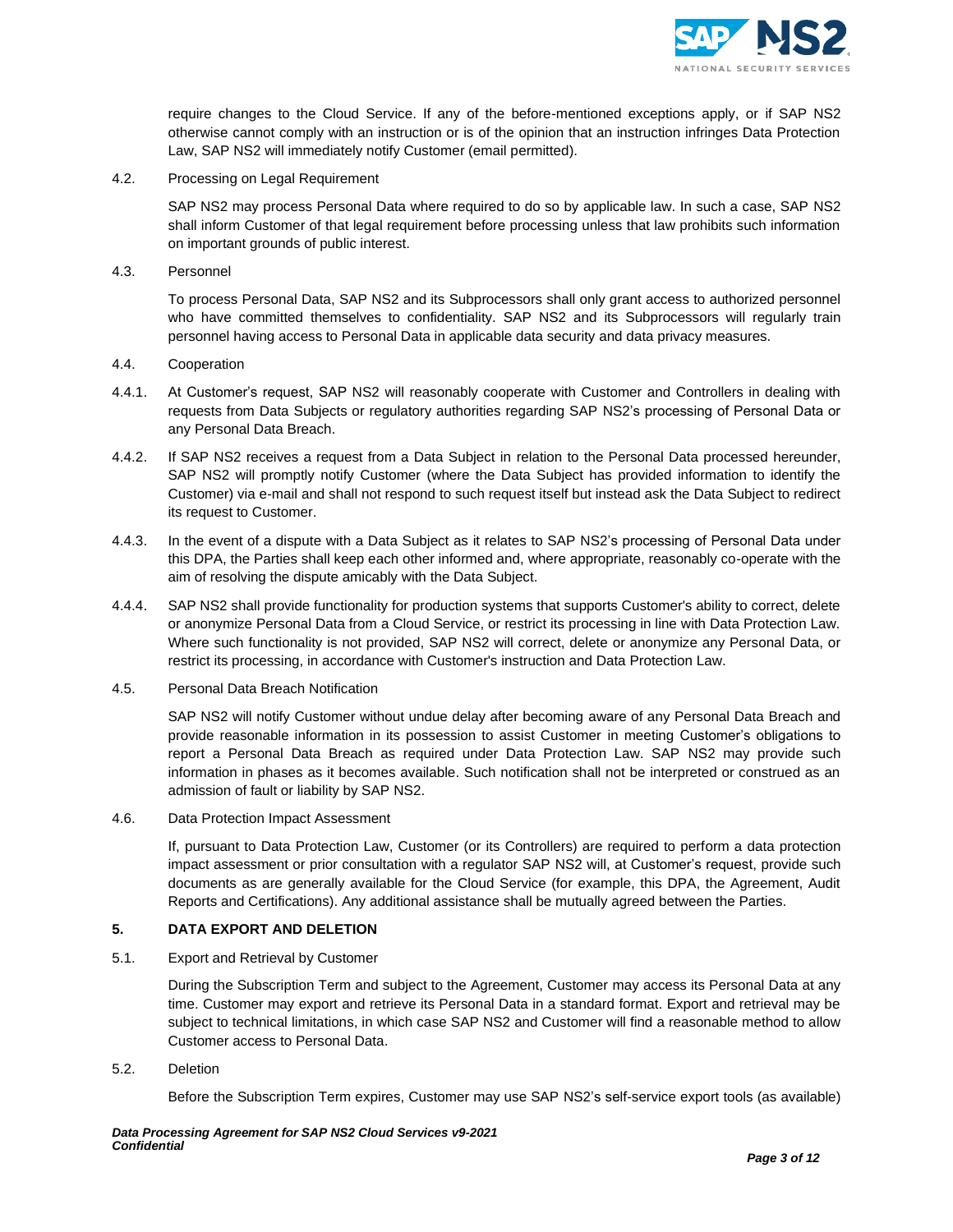

to perform a final export of Personal Data from the Cloud Service (which shall constitute a "return" of Personal Data). At the end of the Subscription Term, Customer hereby instructs SAP NS2 to delete the Personal Data remaining on servers hosting the Cloud Service within a reasonable time period in line with Data Protection Law (not to exceed six (6) months) unless applicable law requires retention.

# **6. CERTIFICATIONS AND AUDITS**

# <span id="page-3-0"></span>6.1. Customer Audit

Customer or its independent third party auditor reasonably acceptable to SAP NS2 (which shall not include any third party auditors who are either a competitor of SAP NS2 or its Affiliates or not suitably qualified or independent) may perform an assessment, audit, examination or review of the controls in SAP NS2's physical and/or technical environment relevant to Personal Data being processed by SAP NS2 pursuant to the Agreement. To the extent allowed by applicable regulations, SAP NS2 shall fully cooperate with such assessment by providing access to knowledgeable personnel, the SAP NS2 physical premises, documentation, infrastructure and application software that processes, stores or transports Personal Data for Customer pursuant to the Agreement. Such assessment is only permitted if:

a) SAP NS2 has not provided sufficient evidence of its compliance with the Technical and Organizational Measures that protect the production systems of the Cloud Service through providing one of the following: (i) a certification as to compliance with National Institute for Standards and Technology (NIST) 800 Series Special Publications or other standards (scope as defined in the certificate); or (ii) a valid SOC1,Type II or SOC 2, Type II-2 attestation report, performed under AICPA's SSAE-18 standards, available six (6) months after go-live; or (iii) an Executive Summary Report containing the results of its annual Security Assessment Report (SAR) carried out by an independent third-party security assessor; such annual Executive Summary Report will be available after Customer is live in a SAP NS2 production environment. Upon Customer's sixty (60) day prior written request, and subject to the Confidentiality provisions of the Agreement, such evidence shall be made available through the third party auditor or SAP NS2;

- b) a Personal Data Breach has occurred;
- c) an audit is formally requested by Customer's data protection authority; or
- d) provided under mandatory Data Protection Law conferring Customer a direct audit right and provided that Customer shall only audit once in any twelve (12) month period unless mandatory Data Protection Law requires more frequent audits.

### 6.2. Other Controller Audit

Any other Controller may assume Customer's rights under Section [6.1 o](#page-3-0)nly if it applies directly to the Controller and such audit is permitted and coordinated by Customer. Customer shall use all reasonable means to combine audits of multiple other Controllers to avoid multiple audits unless the audit must be undertaken by the other Controller itself under Data Protection Law. If several Controllers whose Personal Data is processed by SAP NS2 on the basis of the Agreement require an audit, Customer shall use all reasonable means to combine the audits and to avoid multiple audits.

6.3. Scope of Audit

Customer shall provide at least sixty (60) days advance notice of any audit unless mandatory Data Protection Law or a competent data protection authority requires shorter notice. The frequency and scope of any audits shall be mutually agreed between the Parties acting reasonably and in good faith. Customer audits shall be limited in time to a maximum of three (3) business days. Beyond such restrictions, the Parties will use current certifications or other audit reports to avoid or minimize repetitive audits. Customer shall provide the results of any audit to SAP NS2.

6.4. Cost of Audits

Customer shall bear the costs of any audit unless such audit reveals a material breach by SAP NS2 of this DPA, then SAP NS2 shall bear the expenses of such audit. If an audit determines that SAP NS2 has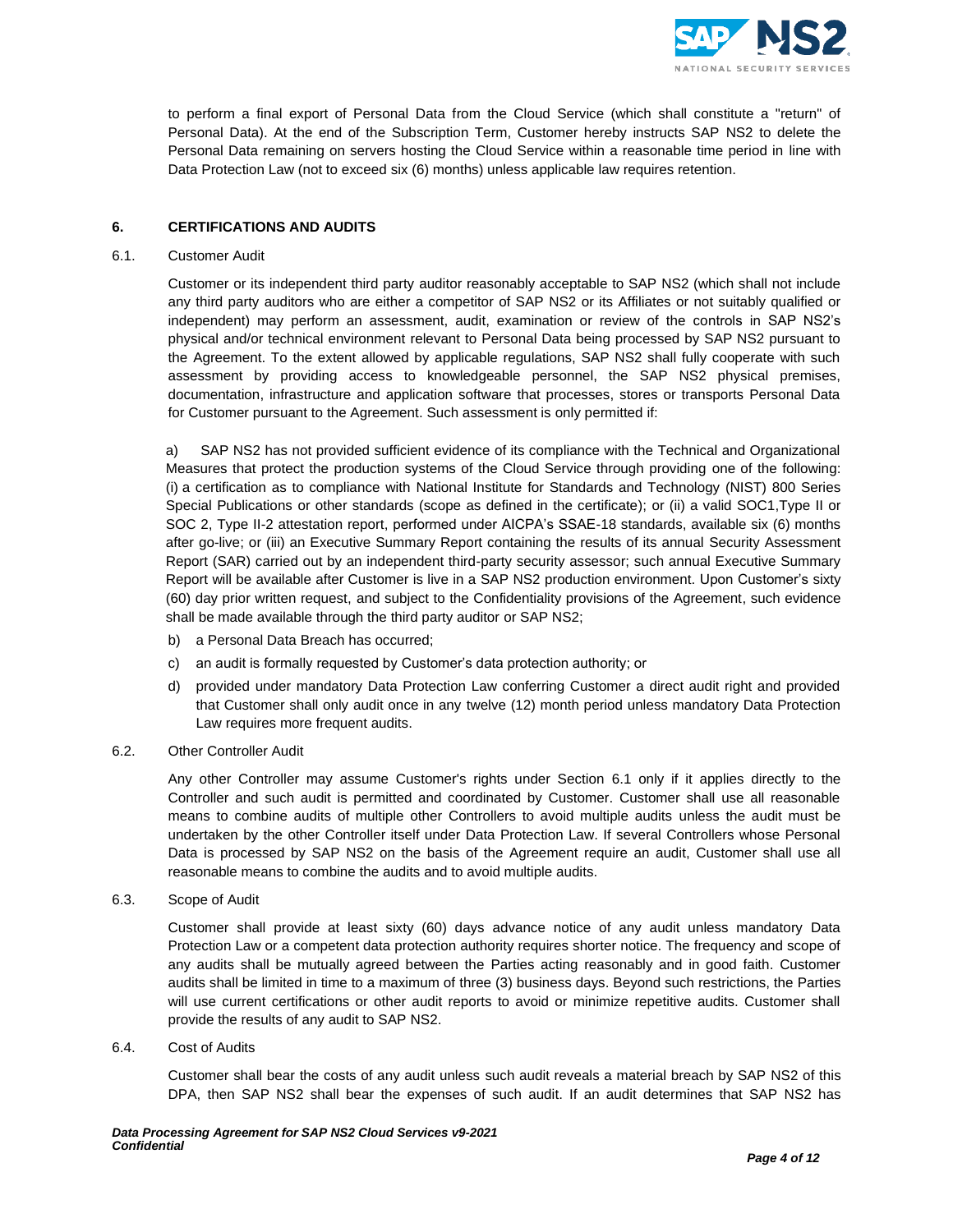

breached its obligations under the DPA, SAP NS2 will promptly remedy the breach at its own cost.

## **7. SUBPROCESSORS**

7.1. Permitted Use

SAP NS2 is granted a general authorization to subcontract the processing of Personal Data to Subprocessors, provided that:

- a) SAP NS2 shall engage Subprocessors under a written (including in electronic form) contract consistent with the terms of this DPA in relation to the Subprocessor's processing of Personal Data. SAP NS2 shall be liable for any breaches by the Subprocessor in accordance with the terms of the Agreement;
- b) SAP NS2 will evaluate the security, privacy and confidentiality practices of a Subprocessor prior to selection to establish that it is capable of providing the level of protection of Personal Data required by this DPA; and
- c) SAP NS2's list of Subprocessors in place on the effective date of the Agreement will be made available to Customer upon request, including the name, address and role of each Subprocessor SAP NS2 uses to provide the Cloud Service.
- <span id="page-4-2"></span>7.2. New Subprocessors

SAP NS2's use of Subprocessors is at its discretion, provided that:

- a) SAP NS2 will inform Customer in advance (by email) of any intended additions or replacements to the list of Subprocessors including name, address and role of the new Subprocessor; and
- b) Customer may object to such changes as set out in Section [7.3.](#page-4-1)
- <span id="page-4-1"></span>7.3. Objections to New Subprocessors
- 7.3.1. If Customer has a legitimate reason under Data Protection Law to object to the new Subprocessors' processing of Personal Data, Customer may terminate the Agreement (limited to the Cloud Service for which the new Subprocessor is intended to be used) on written notice to SAP NS2. Such termination shall take effect at the time determined by the Customer which shall be no later than thirty (30) days from the date of SAP NS2's notice to Customer informing Customer of the new Subprocessor. If Customer does not terminate within this thirty (30) day period, Customer is deemed to have accepted the new Subprocessor.
- 7.3.2. Within the thirty (30) day period from the date of SAP NS2's notice to Customer informing Customer of the new Subprocessor, Customer may request that the Parties discuss in good faith a resolution to the objection. Such discussions shall not extend the period for termination and do not affect SAP NS2's right to use the new Subprocessor(s) after the thirty (30) day period.
- 7.3.3. Any termination under this Section [7.3 s](#page-4-1)hall be deemed to be without fault by either Party and shall be subject to the terms of the Agreement.
- 7.4. Emergency Replacement

SAP NS2 may replace a Subprocessor without advance notice where the reason for the change is outside of SAP NS2's reasonable control and prompt replacement is required for security or other urgent reasons. In this case, SAP NS2 will inform Customer of the replacement Subprocessor as soon as possible following its appointment. Section [7.2 a](#page-4-2)pplies accordingly.

## <span id="page-4-0"></span>**8. INTERNATIONAL PROCESSING**

8.1. Conditions for International Processing

<span id="page-4-3"></span>SAP NS2 shall be entitled to process Personal Data, including by using Subprocessors, in accordance with this DPA outside the country in which the Customer is located as permitted under Data Protection Law.

- 8.2. Applicability of the Standard Contractual Clauses (2010)
- 8.2.1. Where, for the period up to and including 26 September 2021, Personal Data of a Controller that is subject to GDPR is processed in a Third Country, or where Personal Data of a Swiss or United Kingdom based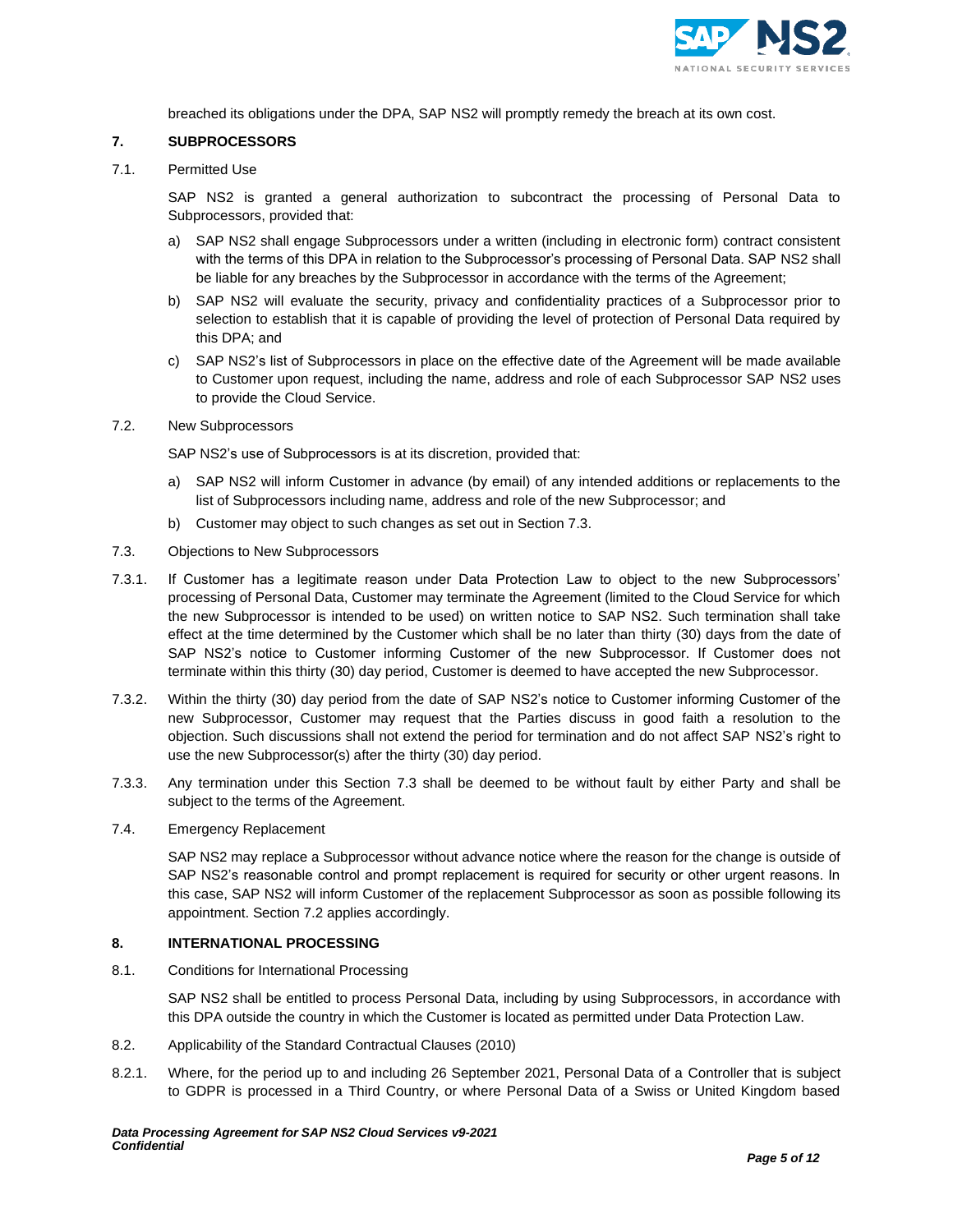<span id="page-5-1"></span>

Controller or another Controller is processed in a Third Country and such international processing requires an adequacy means under the laws of the country of the Controller and the required adequacy means can be met by entering into Standard Contractual Clauses (2010), then:

- <span id="page-5-0"></span>a) SAP and Customer enter into the Standard Contractual Clauses (2010);
- b) Customer joins the Standard Contractual Clauses (2010) entered into by SAP or SAP SE and the Subprocessor as an independent owner of rights and obligations; or
- c) other Controllers whose use of the Cloud Services has been authorized by Customer under the Agreement may also enter into Standard Contractual Clauses (2010) with SAP or the relevant Subprocessors in the same manner as Customer in accordance with Section [8.2.1](#page-4-3) [a\) a](#page-5-0)nd [b\) a](#page-5-1)bove. In such case, Customer will enter into the Standard Contractual Clauses (2010) on behalf of the other Controllers.
- 8.2.2. The Standard Contractual Clauses (2010) shall be governed by the law of the country in which the relevant Controller is established.
- 8.2.3. Where applicable Data Protection Law adopts the New Standard Contractual Clauses as meeting any required adequacy means as an alternative or update to the Standard Contractual Clauses (2010) then the New Standard Contractual Clauses shall apply in accordance with Sectio[n 8.3.](#page-5-2)
- <span id="page-5-2"></span>8.3. Applicability of New Standard Contractual Clauses
- 8.3.1. The following shall apply with effect from 27 September 2021 and shall solely apply in respect of New SCC Relevant Transfers:
- 8.3.1.1. Where SAP NS2 is not located in a Third Country and acts as a data exporter, SAP NS2 has entered into the New Standard Contractual Clauses with each Subprocessor as the data importer. Module 3 (Processor to Processor) of the New Standard Contractual Clauses shall apply to such New SCC Relevant Transfers.
- <span id="page-5-3"></span>8.3.1.2. Where SAP NS2 is located in a Third Country:

SAP NS2 and Customer hereby enter into the New Standard Contractual Clauses with Customer as the data exporter and SAP NS2 as the data importer which shall apply as follows:

- a) Module 2 (Controller to Processor) shall apply where Customer is a Controller; and
- b) Module 3 (Processor to Processor) shall apply where Customer is a Processor. Where Customer acts as Processor under Module 3 (Processor to Processor) of the New Standard Contractual Clauses, SAP NS2 acknowledges that Customer acts as Processor under the instructions of its Controller(s).
- 8.3.2. Other Controllers or Processors whose use of the Cloud Services has been authorized by Customer under the Agreement may also enter into the New Standard Contractual Clauses with SAP NS2 in the same manner as Customer in accordance with Section [8.3.1.2 a](#page-5-3)bove. In such case, Customer enters into the New Standard Contractual Clauses on behalf of the other Controllers or Processors.
- 8.3.3. With respect to a New SCC Relevant Transfer, on request from a Data Subject to the Customer, Customer may make a copy of Module 2 or 3 of the New Standard Contractual Clauses entered into between Customer and SAP NS2 (including the relevant Schedules), available to Data Subjects.
- 8.3.4. The governing law of the New Standard Contractual Clauses shall be the law of Germany.
- 8.4. Relation of the Standard Contractual Clauses to the Agreement

Nothing in the Agreement shall be construed to prevail over any conflicting clause of the Standard Contractual Clauses (2010) or the New Standard Contractual Clauses. For the avoidance of doubt, where this DPA further specifies audit and Subprocessor rules, such specifications also apply in relation to the Standard Contractual Clauses (2010) and the New Standard Contractual Clauses.

- 8.5. Third Party Beneficiary Right under the New Standard Contractual Clauses
- 8.5.1. Where Customer is located in a Third Country and acting as a data importer under Module 2 or Module 3 of the New Standard Contractual Clauses and SAP NS2 is acting as Customer's sub-processor under the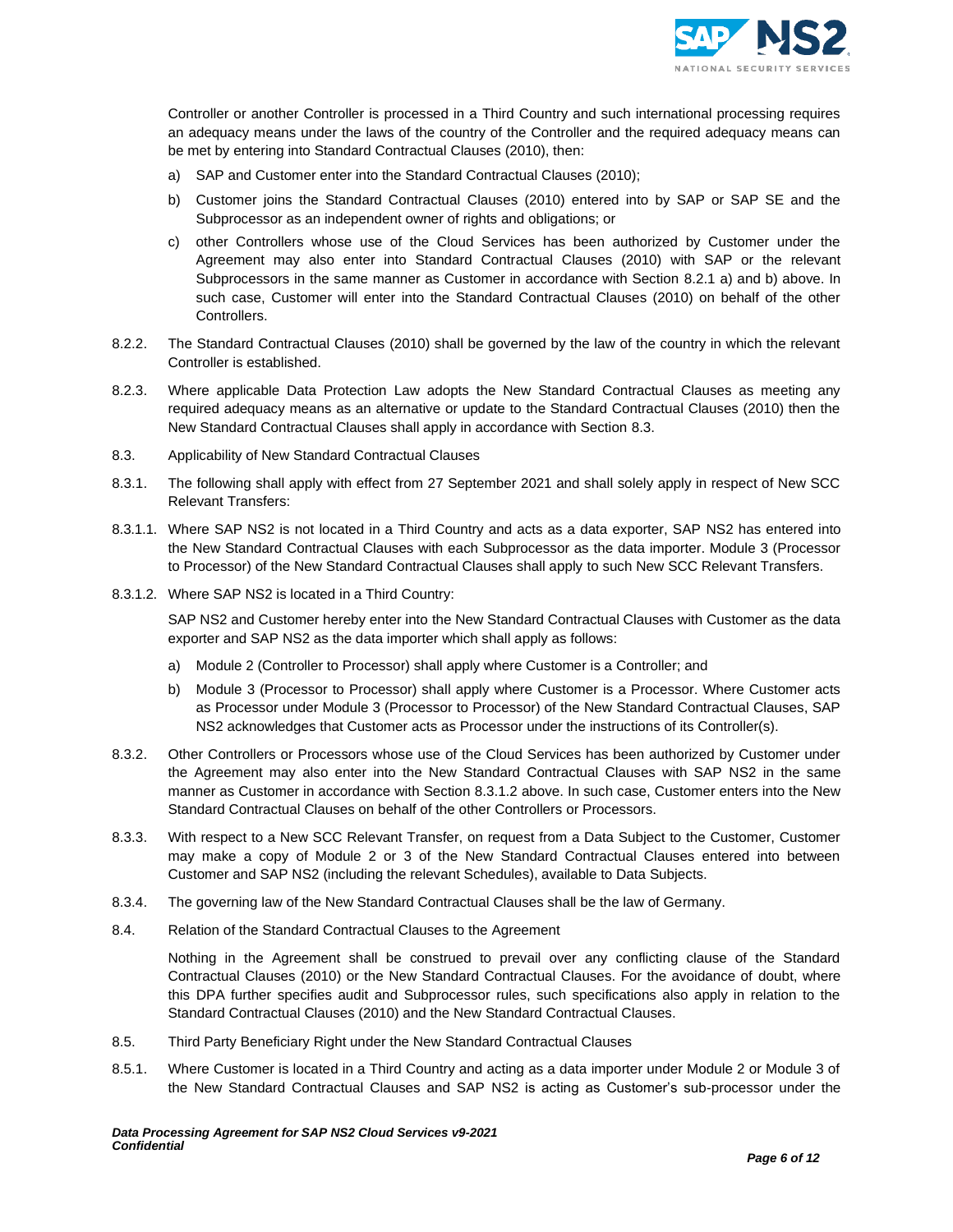

applicable Module, the respective data exporter shall have the following third party beneficiary right:

8.5.2. In the event that Customer has factually disappeared, ceased to exist in law or has become insolvent (in all cases without a successor entity that has assumed the legal obligations of the Customer by contract or by operation of law), the respective data exporter shall have the right to terminate the affected Cloud Service solely to the extent that the data exporter's Personal Data is processed. In such event, the respective data exporter also instructs SAP to erase or return the Personal Data.

## **9. DOCUMENTATION; RECORDS OF PROCESSING**

9.1. Each Party is responsible for its compliance with its documentation requirements, in particular maintaining records of processing where required under Data Protection Law. Each Party shall reasonably assist the other Party in its documentation requirements, including providing the information the other Party needs from it in a manner reasonably requested by the other Party (such as using an electronic system), in order to enable the other Party to comply with any obligations relating to maintaining records of processing.

### **Schedule 1 Description of the Processing**

This Schedule 1 applies to describe the Processing of Personal Data for the purposes of the Standard Contractual Clauses (2010), New Standard Contractual Clauses and applicable Data Protection Law.

# **1. A. LIST OF PARTIES**

- 1.1. Under the Standard Contractual Clauses (2010)
- 1.1.1. Data Exporter

The data exporter under the Standard Contractual Clauses (2010) is the Customer who subscribed to a Cloud Service that allows Authorized Users to enter, amend, use, delete or otherwise process Personal Data. Where the Customer allows other Controllers to also use the Cloud Service, these other Controllers are also data exporters.

1.1.2. Data Importer

SAP NS2 and its Subprocessors that provide and support the Cloud Service are data importers under the Standard Contractual Clauses (2010).

- 1.2. Under the New Standard Contractual Clauses
- 1.2.1. Module 2: Transfer Controller to Processor

Where SAP NS2 is located in a Third Country, Customer is the Controller and SAP NS2 is the Processor, then Customer is the data exporter and SAP NS2 is the data importer.

1.2.2. Module 3: Transfer Processor to Processor

Where SAP NS2 is located in a Third Country, Customer is a Processor and SAP NS2 is a Processor, then Customer is the data exporter and SAP NS2 is the data importer.

#### **2. B. DESCRIPTION OF TRANSFER**

2.1. Data Subjects

Unless provided otherwise by the data exporter, transferred Personal Data relates to the following categories of Data Subjects: employees, contractors, business partners or other individuals having Personal Data stored in the Cloud Service, transmitted to, made available to, accessed or otherwise processed by the data importer.

2.2. Data Categories

The transferred Personal Data concerns the following categories of data:

Customer determines the categories of data per Cloud Service subscribed. Customer can configure the data fields during implementation of the Cloud Service or as otherwise provided by the Cloud Service. The

*Data Processing Agreement for SAP NS2 Cloud Services v9-2021 Confidential*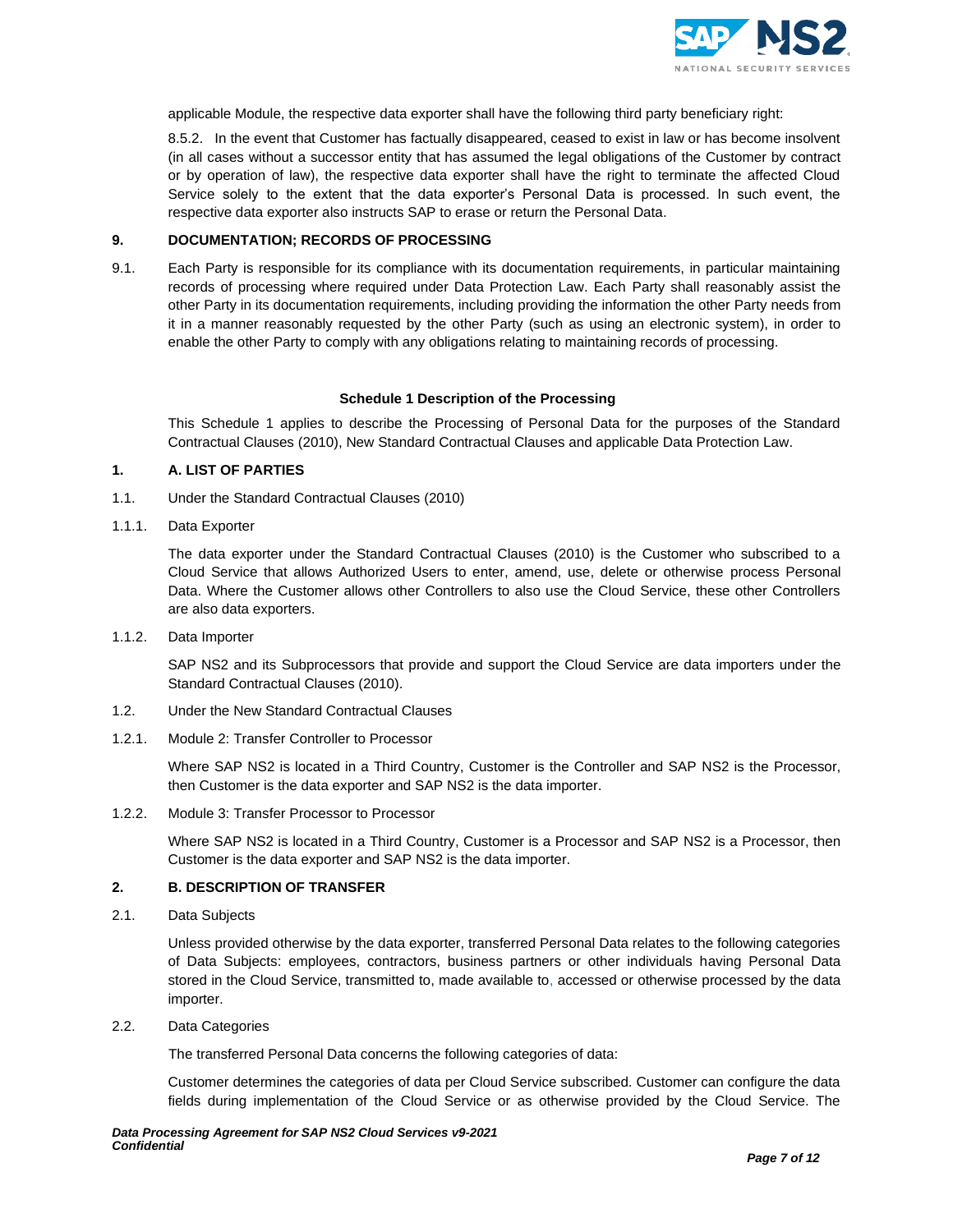

transferred Personal Data typically relates to the following categories of data: name, phone numbers, e-mail address, address data, system access / usage / authorization data, company name, contract data, invoice data, plus any application-specific data that Authorized Users enter into the Cloud Service and may include bank account data, credit or debit card data.

- 2.3. Special Data Categories (if agreed)
- 2.3.1. The transferred Personal Data may comprise special categories of personal data set out in the Agreement ("**Sensitive Data**"). SAP NS2 has taken Technical and Organizational Measures as set out in Schedule 2 to ensure a level of security appropriate to protect also Sensitive Data.
- 2.3.2. The transfer of Sensitive Data may trigger the application of the following additional restrictions or safeguards if necessary to take into consideration the nature of the data and the risk of varying likelihood and severity for the rights and freedoms of natural persons (if applicable):
	- a) training of personnel;
	- b) encryption of data in transit and at rest;
	- c) system access logging and general data access logging.
- 2.3.3. In addition, the Cloud Services provide measures for handling of Sensitive Data as described in the Documentation.
- 2.4. Purposes of the data transfer and further processing; Nature of the processing
- 2.4.1. The transferred Personal Data is subject to the following basic processing activities:
	- a) use of Personal Data to set up, operate, monitor and provide the Cloud Service (including operational and technical support);
	- b) continuous improvement of service features and functionalities provided as part of the Cloud Service including automation, transaction processing and machine learning;
	- c) provision of embedded Professional Services;
	- d) communication to Authorized Users;
	- e) storage of Personal Data in dedicated data centers (multi-tenant architecture);
	- f) release, development and upload of any fixes or upgrades to the Cloud Service;
	- g) back up and restoration of Personal Data stored in the Cloud Service;
	- h) computer processing of Personal Data, including data transmission, data retrieval, data access;
	- i) network access to allow Personal Data transfer;
	- j) monitoring, troubleshooting and administering the underlying Cloud Service infrastructure and database;
	- k) security monitoring, network-based intrusion detection support, penetration testing; and
	- l) execution of instructions of Customer in accordance with the Agreement.
- 2.4.2. The purpose of the transfer is to provide and support the Cloud Service. SAP NS2 and its Subprocessors may support the Cloud Service data centers remotely. SAP NS2 and its Subprocessors provide support when a Customer submits a support ticket as further set out in the Agreement.
- 2.5. Additional description in respect of the New Standard Contractual Clauses:
- 2.5.1. Applicable Modules of the New Standard Contractual Clauses
	- a) Module 2: Transfer Controller to Processor
	- b) Module 3: Transfer Processor to Processor
- 2.5.2. For transfers to (sub-) processors, also specify subject matter, nature and duration of the processing

In respect of the New Standard Contractual Clauses, transfers to Subprocessors shall be on the same basis as set out in the DPA.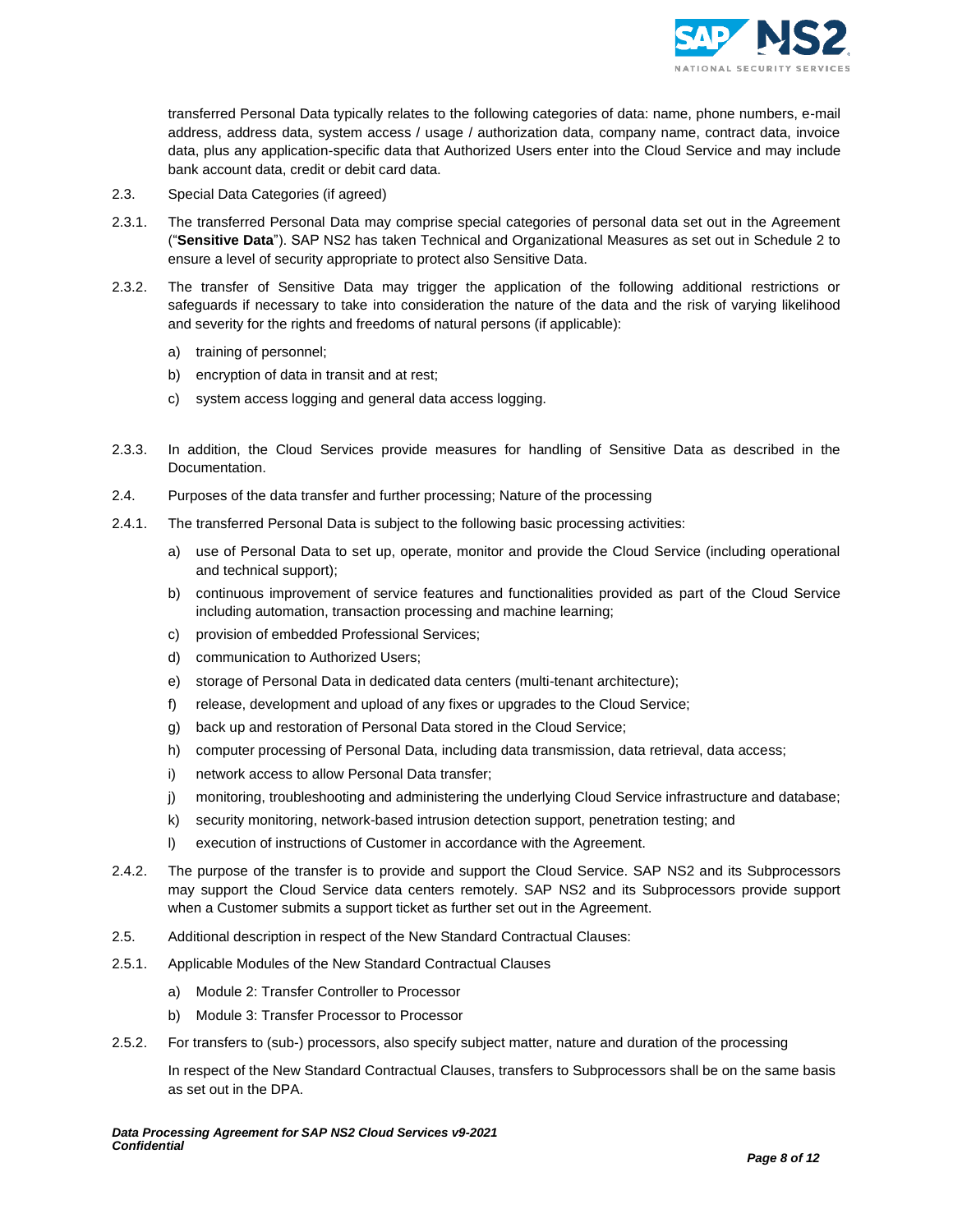

- 2.5.3. The frequency of the transfer (e.g., whether the data is transferred on a one-off or continuous basis). Transfers shall be made on a continuous basis.
- 2.5.4. The period for which the personal data will be retained, or, if that is not possible, the criteria used to determine that period.

Personal Data shall be retained for the duration of the Agreement and subject to Sectio[n 5.2 o](#page-2-0)f the DPA.

## **3. C. COMPETENT SUPERVISORY AUTHORITY**

- 3.1. In respect of the New Standard Contractual Clauses:
- 3.1.1. Module 2: Transfer Controller to Processor
- 3.1.2. Module 3: Transfer Processor to Processor
- 3.2. Where Customer is the data exporter, the supervisory authority shall be the competent supervisory authority that has supervision over the Customer in accordance with Clause 13 of the New Standard Contractual Clauses.

#### **Schedule 2 Technical and Organizational Measures**

This Schedule 2 applies to describe the applicable technical and organizational measures for the purposes of the Standard Contractual Clauses (2010), New Standard Contractual Clauses and applicable Data Protection Law.

SAP NS2 will apply and maintain the Technical and Organizational Measures.

To the extent that the provisioning of the Cloud Service comprises New SCC Relevant Transfers, the Technical and Organizational Measures set out in Schedule 2 describe the measures and safeguards which have been taken to fully take into consideration the nature of the personal data and the risks involved. If local laws may affect the compliance with the clauses, this may trigger the application of additional safeguards applied during transmission and to the processing of the personal data in the country of destination (if applicable: encryption of data in transit, encryption of data at rest, anonymization, pseudonymization).

### **Technical and Organizational Measures (TOMs) for SAP NS2 Cloud Services**

The following sections define SAP NS2's current technical and organizational measures and are incorporated into Schedule 2 of the DPA. SAP NS2 may change these at any time without notice so long as it maintains a comparable or better level of security. Individual measures may be replaced by new measures that serve the same purpose without diminishing the security level protecting Personal Data.

#### **1. PHYSICAL ACCESS CONTROL**

Unauthorized persons are prevented from gaining physical access to premises, buildings or rooms where data processing systems that process or use Personal Data are located.

- 1.1. Measures
- 1.1.1. SAP NS2 protects its assets and facilities using the appropriate means as specified in the applicable NIST 800 standards.
- 1.1.2. In general, buildings are secured through access control systems (e.g., smart card access system).
- 1.1.3. As a minimum requirement, the outermost entrance points of the building must be fitted with a certified key system including modern, active key management.
- 1.1.4. Depending on the security classification, buildings, individual areas and surrounding premises may be further protected by additional measures. These include specific access profiles, video surveillance, intruder alarm systems and biometric access control systems.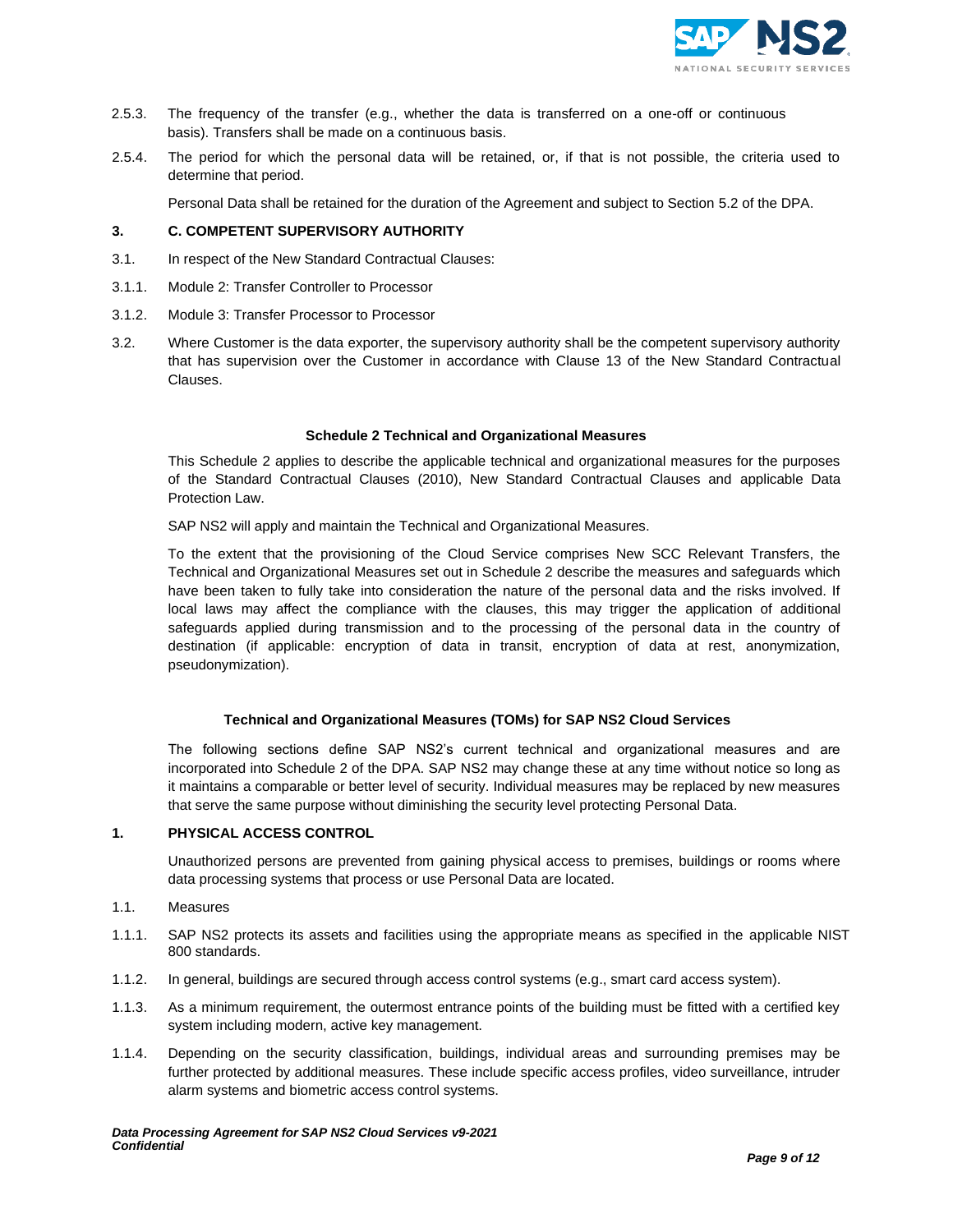

- 1.1.5. Access rights are granted to authorized persons on an individual basis according to the System and Data Access Control measures (see below). This also applies to visitor access. Guests and visitors to SAP NS2 buildings must register their names at reception and must be accompanied by authorized SAP NS2 personnel.
- 1.1.6. SAP NS2 employees and external personnel must wear their ID cards at all SAP NS2 locations.
- 1.2. Additional measures for data centers
- 1.2.1. All data centers adhere to strict security procedures enforced by guards, surveillance cameras, motion detectors, access control mechanisms and other measures to prevent equipment and data center facilities from being compromised. Only authorized representatives have access to systems and infrastructure within the data center facilities. To protect proper functionality, physical security equipment (e.g., motion sensors, cameras, etc.) undergo maintenance on a regular basis.
- 1.2.2. SAP NS2 and all third-party data center providers log the names and times of authorized personnel entering SAP NS2's private areas within the data centers.

## **2. SYSTEM ACCESS CONTROL**

Data processing systems used to provide the Cloud Service must be prevented from being used without authorization by taking the following measures:

- 2.1. Multiple authorization levels are used when granting access to sensitive systems, including those storing and processing Personal Data. Authorizations are managed via defined processes as specified in the applicable NIST 800 standards. .
- 2.2. All personnel access SAP NS2's systems with a unique identifier (user ID).
- 2.3. SAP NS2 has procedures in place so that requested authorization changes are implemented with a change control process with approvals where separation of duties principle apply (for example, no rights are granted without authorization). In case personnel leaves the company, their access rights are revoked.
- 2.4. SAP NS2 has established a password policy that prohibits the sharing of passwords, governs responses to password disclosure, and requires passwords to be changed on a regular basis and default passwords to be altered. Personalized user IDs are assigned for authentication. All passwords must fulfill defined minimum requirements and are stored in encrypted form. In the case of domain passwords, the system forces a password change every six months in compliance with the requirements for complex passwords. Each computer has a password-protected screensaver.
- 2.5. The company network is protected from the public network by firewalls.
- 2.6. SAP NS2 uses up–to-date antivirus software at access points to the company network (for e-mail accounts), as well as on all file servers and all workstations.
- 2.7. Security patch management is implemented to provide regular and periodic deployment of relevant security updates. Full remote access to SAP NS2's corporate network and critical infrastructure is protected by strong authentication.

## **3. DATA ACCESS CONTROL**

Persons entitled to use data processing systems gain access only to the Personal Data that they have a right to access, and Personal Data must not be read, copied, modified or removed without authorization in the course of processing, use and storage. SAP NS2 takes the following measures:

- 3.1. As part of the SAP Security Policy, Personal Data requires at least the same protection level as "confidential" information according to the SAP Information Classification standard.
- 3.2. Access to Personal Data is granted on a need-to-know basis. Personnel have access to the information that they require in order to fulfill their duty. SAP NS2 uses authorization concepts that document grant processes and assigned roles per account (user ID). All Customer Data is protected in same manner as Personal Data.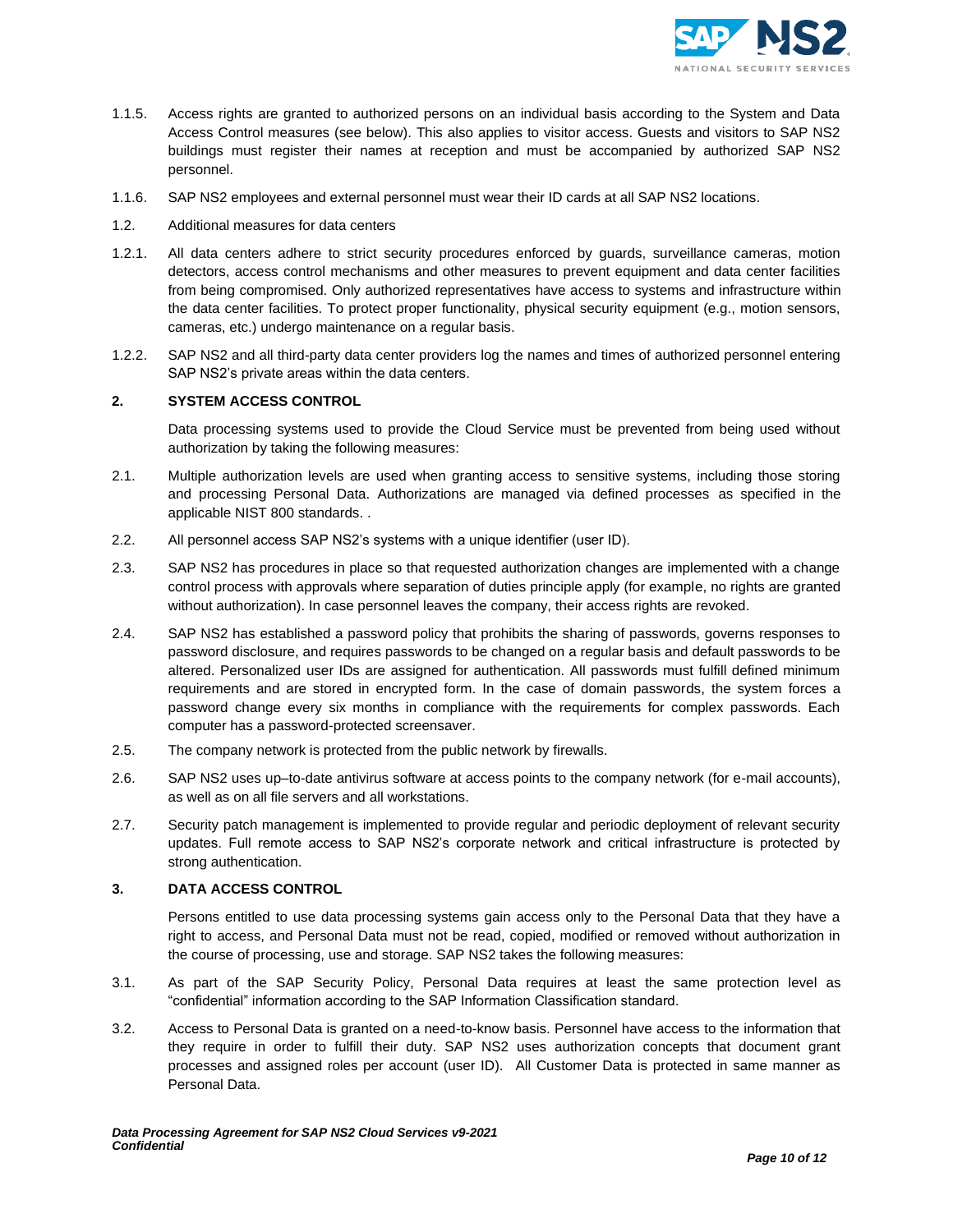

- 3.3. All production servers are operated in the data centers or in secure server rooms. Security measures that protect applications processing Personal Data are regularly checked. To this end, SAP NS2 conducts internal and external security checks and penetration tests on its IT systems.
- 3.4. SAP NS2 does not allow the installation of software that has not been approved by SAP.
- 3.5. An SAP NS2 security standard governs how data and data carriers are deleted or destroyed once they are no longer required.

# **4. DATA TRANSMISSION CONTROL**

Except as necessary for the provision of the Cloud Services in accordance with the Agreement, Personal Data must not be read, copied, modified or removed without authorization during transfer. Where data carriers are physically transported, adequate measures are implemented at SAP NS2 to provide the agreedupon service levels (for example, encryption). SAP NS2 takes the following measures:

- 4.1. Personal Data in transfer over SAP NS2 internal networks is protected using cryptographic mechanisms to protect the confidentiality of the data.
- 4.2. When data is transferred between SAP NS2 and its customers, the protection measures for the transferred Personal Data are mutually agreed upon and made part of the relevant agreement. This applies to both physical and network based data transfer. In any case, Customer assumes responsibility for any data transfer once it is outside of SAP NS2-controlled systems (e.g., data being transmitted outside the firewall of the SAP NS2 data center).

# **5. DATA INPUT CONTROL**

It will be possible to retrospectively examine and establish whether and by whom Personal Data have been entered, modified or removed from SAP NS2 data processing systems. SAP NS2 takes the following measures: SAP NS2 only allows authorized personnel to access Personal Data as required in the course of their duty.

SAP NS2 has implemented a logging system for input, modification and deletion, or blocking of Personal Data by SAP NS2 or its Subprocessors within the Cloud Service to the extent technically possible.

# **6. JOB CONTROL**

Personal Data being processed on commission (i.e., Personal Data processed on a customer's behalf) is processed solely in accordance with the Agreement and related instructions of the customer. SAP NS2 takes the following measures:

- 6.1. SAP NS2 uses controls and processes to monitor compliance with contracts between SAP NS2 and its customers, subprocessors or other service providers.
- 6.2. As part of the SAP Security Policy, Personal Data requires at least the same protection level as "confidential" information according to the SAP Information Classification standard.
- 6.3. All SAP NS2 employees and contractual subprocessors or other service providers are contractually bound to respect the confidentiality of all sensitive information including trade secrets of SAP NS2 customers and partners.

### **7. AVAILABILITY CONTROL**

Personal Data will be protected against accidental or unauthorized destruction or loss. SAP NS2 employs regular backup processes to provide restoration of business-critical systems as and when necessary. SAP takes the following measures:

- 7.1. SAP NS2 has defined business contingency plans for business-critical processes and may offer disaster recovery strategies for business critical Services as further set out in the Documentation or incorporated into the Order Form for the relevant Cloud Service.
- 7.2. Emergency processes and systems are regularly tested.